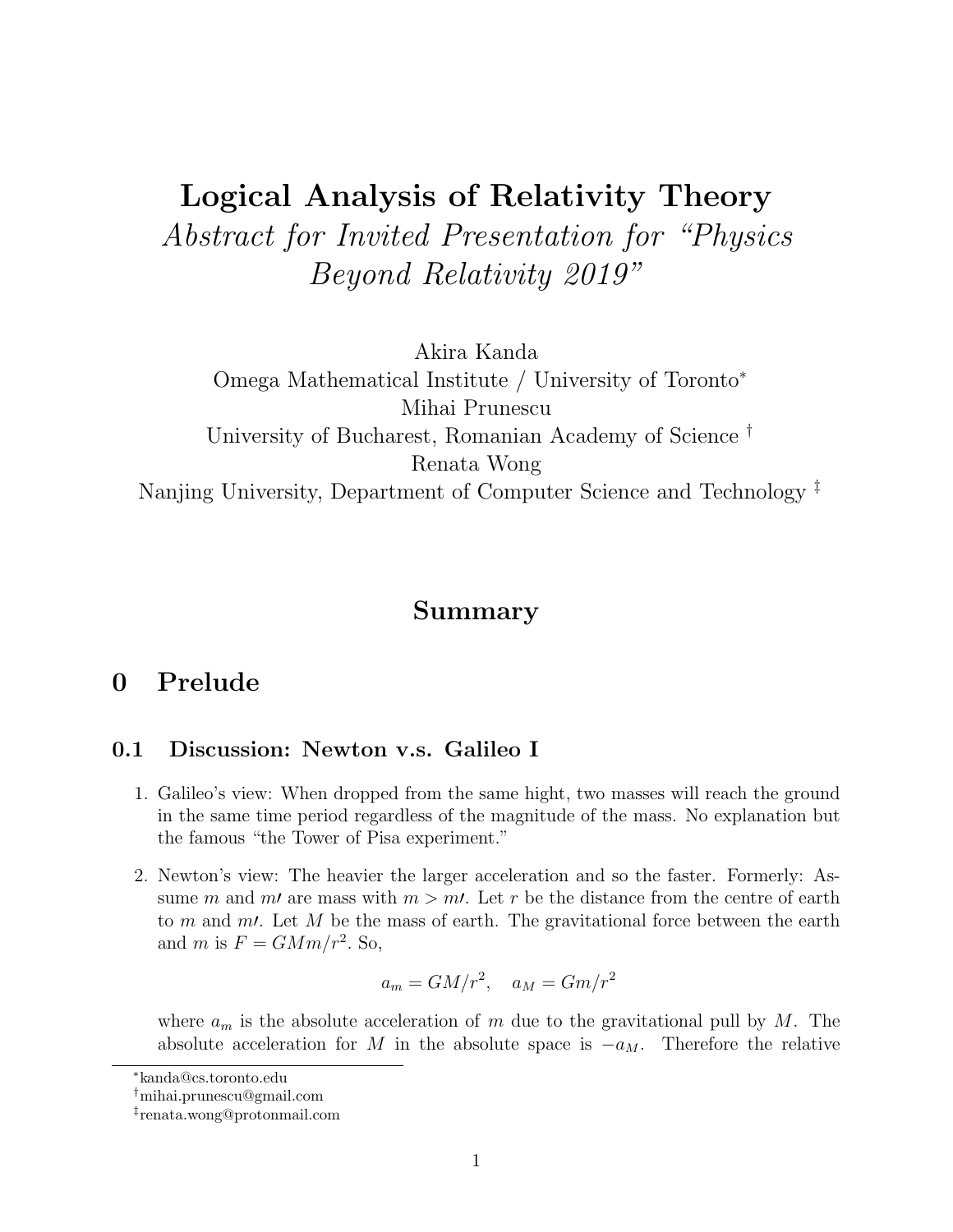acceleration between M and m is  $a_M + a_m = GM/r^2 + Gm/r^2$ . Thus, the time  $t_m$ needed for m to reach M is such that  $(a_M + a_m)t_m^2 = 2r$ . So

$$
t_m = \sqrt{\frac{2r}{GM/r^2 + Gm/r^2}} \qquad t_{m\prime} = \sqrt{\frac{2r}{GM/r^2 + Gm'/r^2}}.
$$

The time required for m and m' to reach M is not the same unless  $m = m$ . If  $m > m$ , we have

 $t_{m} > t_{m}$ .

This means "The heavier a mass is the faster it falls." So, Aristotle was correct.

**Remark 1** This is a striking example of how inaccurate experiment could readily lead us to the wrong conclusion. Physics community believed in this wrong prediction by Galileo for four centuries until the we brought up this problem just a few years ago.

#### 0.2 Discussion: Newton v.s. Galileo II

Though Newton was born on the very day Galileo passed away, the concept of relativity which Galileo started took long time beyond his death to develop and conceptually it is more appropriate to start with Newton's absolutism and then compare it with the so called Galilean relativism.

#### 0.2.1 Newton's absolutism:

- 1. Newton considered absolute 3D space  $R^3$  and time coordinate T. Time has its own inexplicable flow forward only.
- 2. "Motion of a point object" is defined as a  $(1-1)$  function from T to  $R^3$ .
- 3. Observation is done only by an observer standing on the shoulder of a Giant (God) out of the physical universe. This implies that unlike Goethe-Heisenberg's world, observation does not impact the physics inside the universe. (no uncertainty!)
- 4. Relative motion is a difference of two absolute motions. So, relative speed and relative accelerations are defined accordingly.
- 5. Under this setting, Newton introduced the concept of "point mass" and "force" upon it. Associated with is the famous second law of dynamics as

$$
\mathbf{f}=m\boldsymbol{\alpha}.
$$

where  $\alpha$  is the acceleration. The so called the first law is a special case where  $\alpha$  is a null vector.

6. When m exerts force f to m' then m' exerts force  $-f$  to m. This law is called the third law.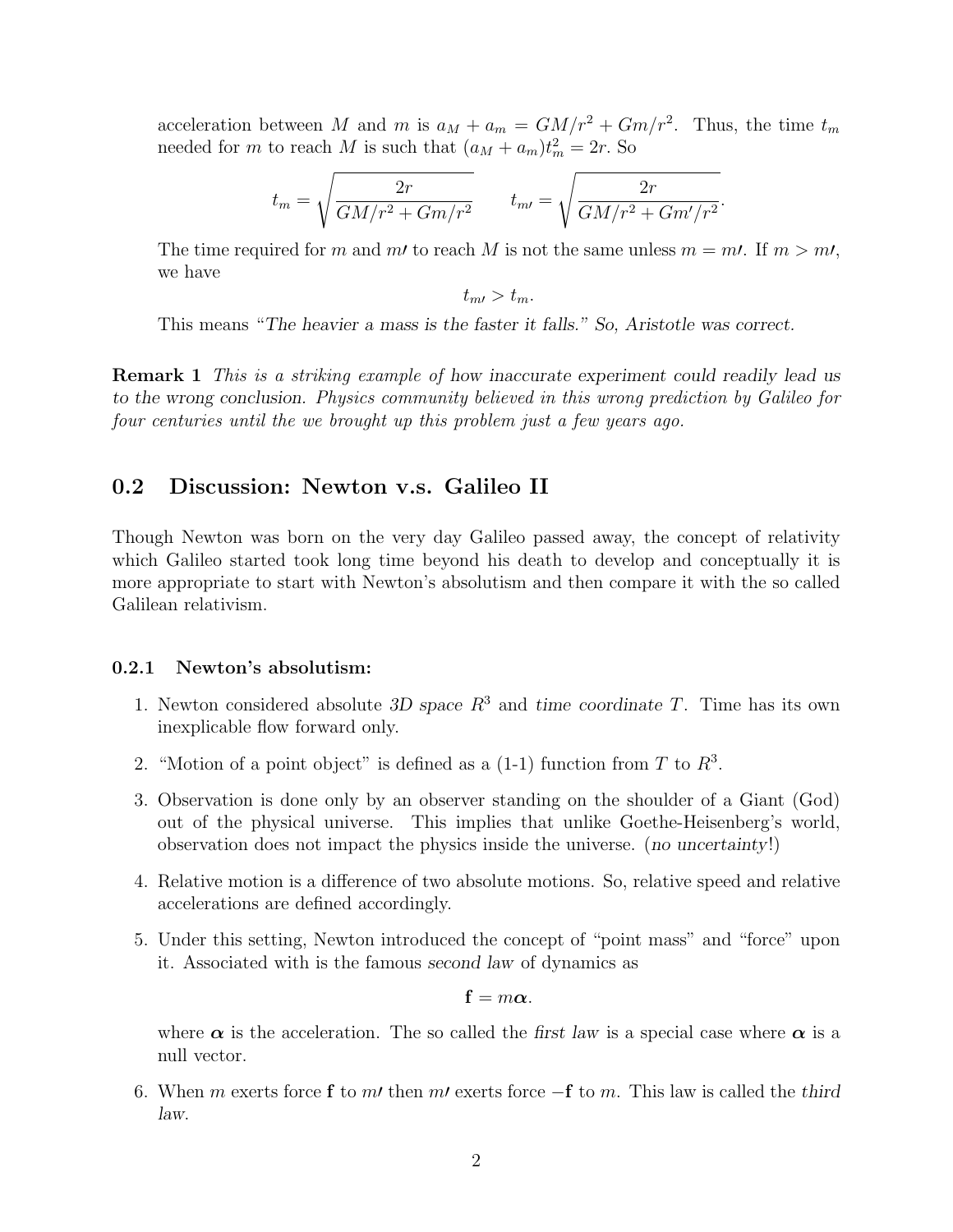#### 0.2.2 Galileo's relativism:

- 1. Galileo considered a system of 3D spaces  $R^3$  such that one "moves" inside the other. This is to facilitate the concept of reference frame for each point object.
- 2. In Galilean relativity theory, it is not only a massive body which is idealized as a point mass which moves in a relativistic reference frame  $F$  but also the entire reference frame  $F_m$  of a point mass m which moves inside F.
- 3. To avoid complete anarchy which naturally comes into the picture by allowing this entire reference frames moving inside the other, Galilean relativity theory assumes the grand Principle of Relativity which asserts that the "Laws of Physics" must be invariant under the choice of the reference frame. At least, relativists had some sense to prevent anarchy of "relative liberalism" pulling the carpet under.
- 4. As the third law of Newton is violated by the consideration of reference frames of an accelerating mass, Galilean relativity theory bans accelerating bodies and accelerating reference frames.

It is unfortunate that theory of physics is not just the collection of laws of physics. These laws are introduced over the metaphysical assumptions (concepts) such as geometric spaces and time. Nobody in the camp of relativity theory saw that Principle of Relativity and subsequent exclusion of acceleration is not sufficient to prevent this "radical" anti-absolute ideology leading theoretical physics into catastrophic collapse. Moving metaphysical concept of reference frames is invalid extension of the concept of physical motion of point masses in theoretical physics.

This deadly blow came from Aristotle again. He said that a point in a line would not be a part of the line. This sophisticated message was to wait until late 20th century to be understood in terms of topology. Topologists say that a point is not a part of the line as we need infinite process of limit to reach a point on a real line. In short, if we move point 3 to the location of point 5 and vice versa, we no longer have the topology of real lines.

So, the introduction of relativism in theoretical physics was done only at the cost of the Principle of Geometry that no point moves in a geometric space. The Galilean relativity theory, in violation of this Principle of Geometry, immediately yields a most fundamental paradox in the theory.

### 0.2.3 The fundamental paradox of relativism (Power-pole Power-line Paradox: PPP):

Assume a train runs and when the tip of the power in take pole of the train touches the power line at point A a spark occurs. An observer X located in the train straight down the tip A of the power pole will observe that the spark light comes straight down from the tip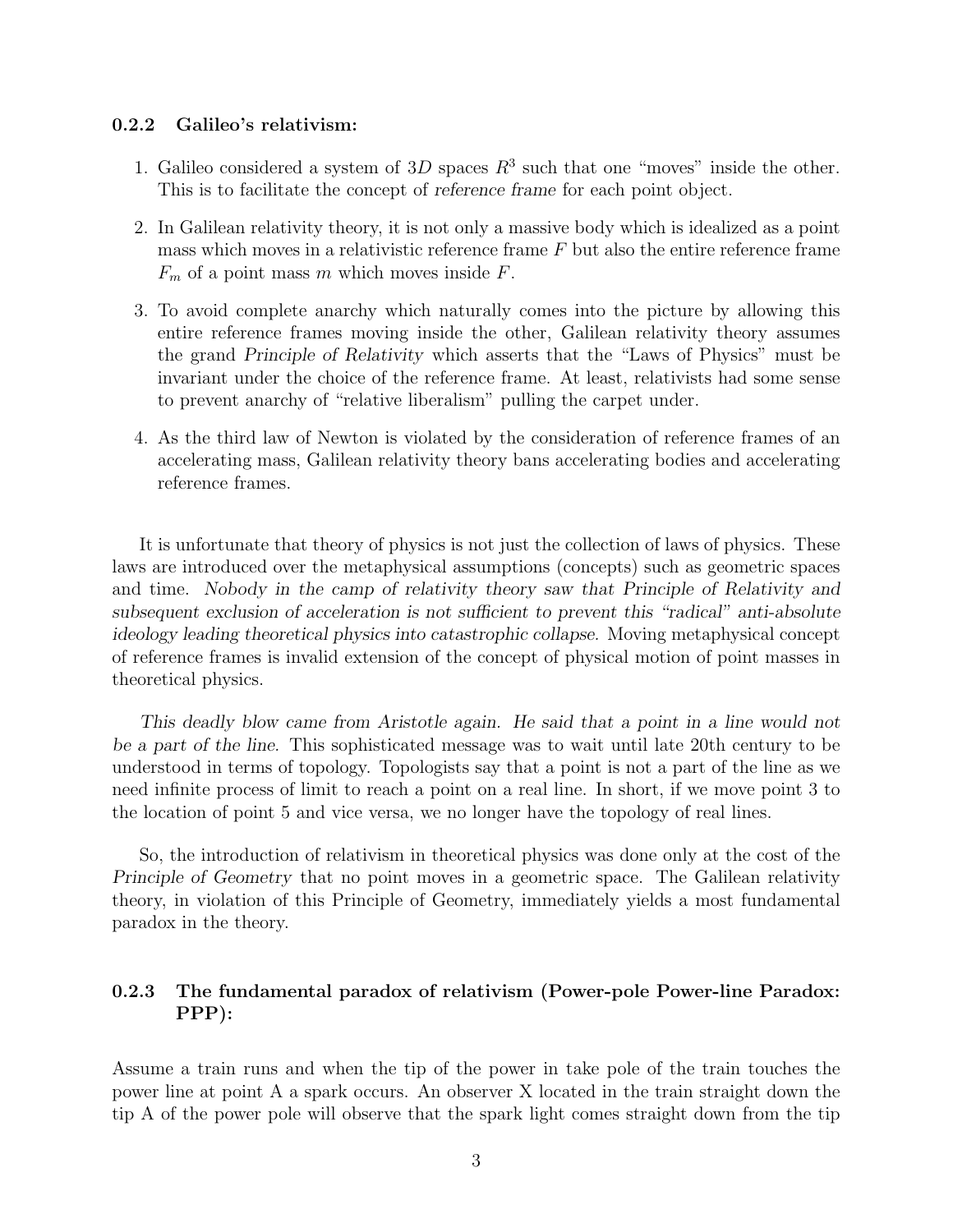of the power pole. Also X will observe that the light comes diagonally from the rest point A on the power line.

This paradox is the most fundamental one which applies to all existing relativity theories. This leads to a categorical denial of all forms of relativity theory. Relativity theory is untenable. Despite all persecution, Newton's absolutism prevailed.

This paradox immediately kills the hope to unify Newton's absolute frame theory and Galileo's relative frame theory as such unification creates a Galilean frame moves inside the absolute frame only to trigger the PPP.

### 0.3 Constancy of the speed of light (MM experiment)

As a strong believer of Newton dynamics, Michelson-Morley felt urged to measure the absolute speed of our planet in the Newtonian universe. Their idea was such that when we measure the speed of light in all possible directions possible on this planet, then the direction of the maximum speed measured is the direction of the absolute motion of motion of our planet and  $v = c<sup>t</sup> - c$  is the absolute speed of our planet where c' is the maximum measured speed.

Due to the technical difficulty of synchronizing two clocks apart precisely enough to measure the enormous speed of light, they had to use reflected light as in this way they had not to use two clocks. To their surprise, the experimental result was all negative. In all directions, the speed of light was c. Reluctantly, they adopted the hypothesis that the speed of light is c regardless of the speed of the emitter or receiver of light. This in turn gave birth to the hypothesis of Fitzgerald contraction and Lorentz transformation in classical em field theory.

Remark 2 This idea later was adopted as Constancy of the Speed of Light (CSL) axiom in Einstein's Special Theory of Relativity. The only difference was that the CSL axiom was applied to all inertial reference frames while Fitzgerald Contraction and "original Lorentz transformation" were applicable only to the em field theory.

Remark 3 We showed that it is technically possible to measure the speed of light using two clocks without being hindered by the claimed technical difficulty of synchronizing two clocks at distance. The direct method fails as we have to know the speed of light to do that by sending light signals to a distant clock. We can always find the mid point between two clocks and from the mid point we send light signals to the clocks in opposite direction.

About a half decade ago, we also showed that MM experiment was misinterpreted and it did not show that  $c+v = c$  at all. When we use MM apparatus, the speed v of the apparatus to measure the speed of light always cancels in total. So, MM experiment did not prove the CSL axiom.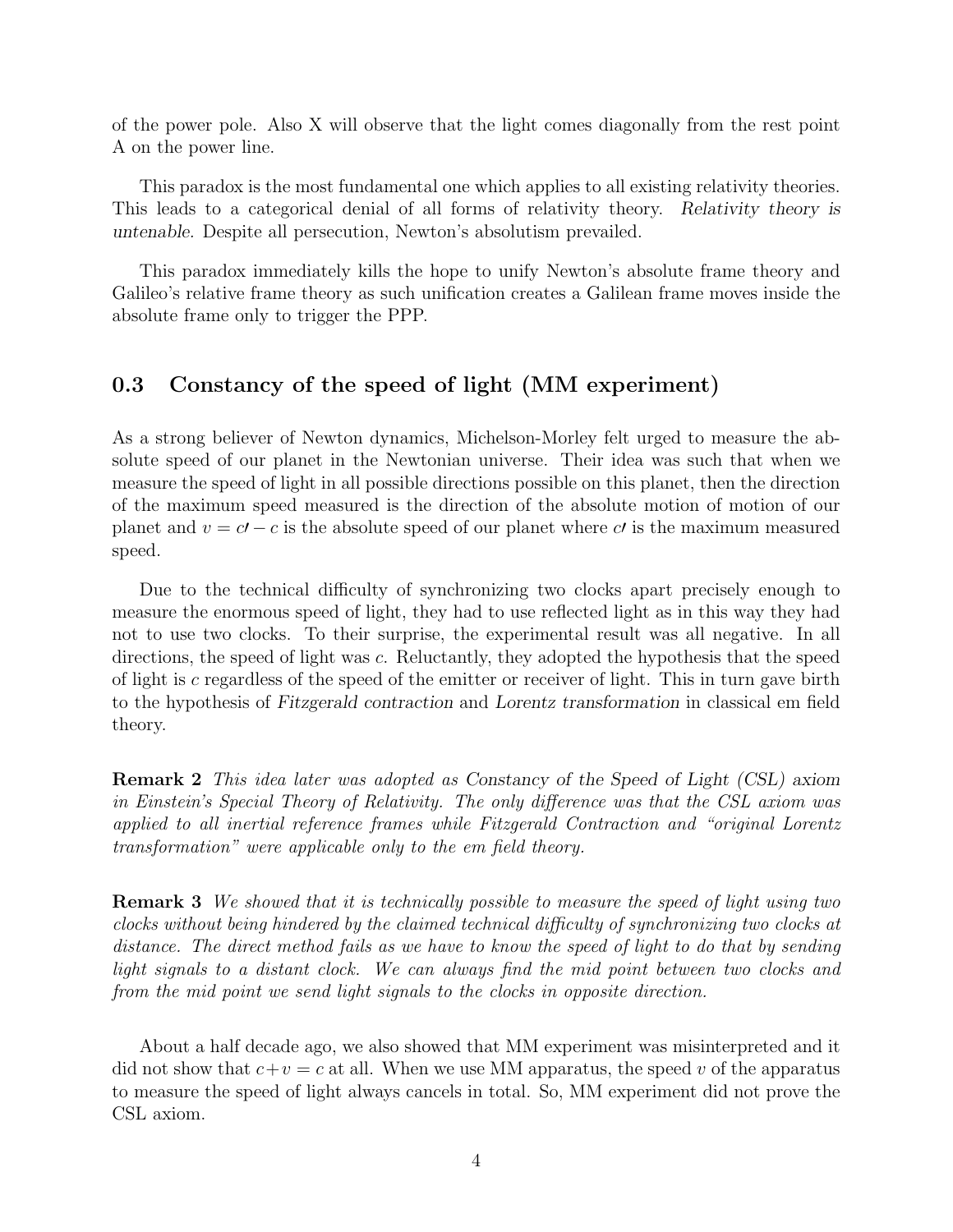# 1 Chapter 1: Special theory of relativity kinematics

## 1.1 The fundamental inconsistency of STR kinematics and derivation of LT

Einstein generalized the work of Lorentz to the setting of all inertial reference frames. He applied the CSL axiom to all inertial frames to form the Special Theory of Relativity (STR). The fatal misfortune for him was that just like everybody else, he had no idea that the Galilean theory of inertial frames is inconsistent at the pain of the PPP. This makes STR inconsistent. As we said, all relativity theories are inconsistent because of the PPP.

To illuminate what went wrong with Einstein's TD, let us consider the PPP experiment. Assume there is another observer Y on the embankment as Einstein did. Einstein concludes that Y will observe that the light travels from the point A on the power line to the observer X diagonally. He ignores that this is one possibility for the observer X too and he singlehandedly conclude that X will observe that the light travels from the tip A of the power pole to X straight down. In short, this thought experiment implies two contradicting conclusions regarding what X observe and Einstein chose only one of them for his convenience. As TD implies LC, LC is also unfounded.

What is striking about the work of Einstein is that he obtained Lorentz Transformation (LT) from TD alone without using em theory at all. He did it using inconsistent theory STR which is Galilean relativity theory plus CSL.

#### 1.2 Unexpected fall out of the derivation of TD from LC

Without knowing the falsity of TD and LC, Einstein showed us that from TD and LC alone, without relating to electromagnetic field theory, we can obtain Lorentz transformation. From Time Dilation  $t' = t/\sqrt{1 - (v/c)^2}$  and Length Contraction,  $v' = \sqrt{1 - (v/c)^2}x$  the Lorentz Transformation is obtained as

$$
x' = (x - vt)/\sqrt{1 - (v/c)^2}
$$
,  $y' = y$ ,  $z' = z'$ ,  $t' = (t - vx/c^2)/\sqrt{1 - (v/c)^2}$ .

Common argument for proving TD from LT on time

$$
t' = (t - vx/c^2) / \sqrt{1 - (v/c)^2}
$$

goes as follows: Set  $x = 0$ , then we have

$$
t' = t/\sqrt{1 - (v/c)^2}.
$$

More careful logical analysis shows that what this "proof" really showed was that transformed time depends upon the location of the clock! It did not prove that LT implies TD.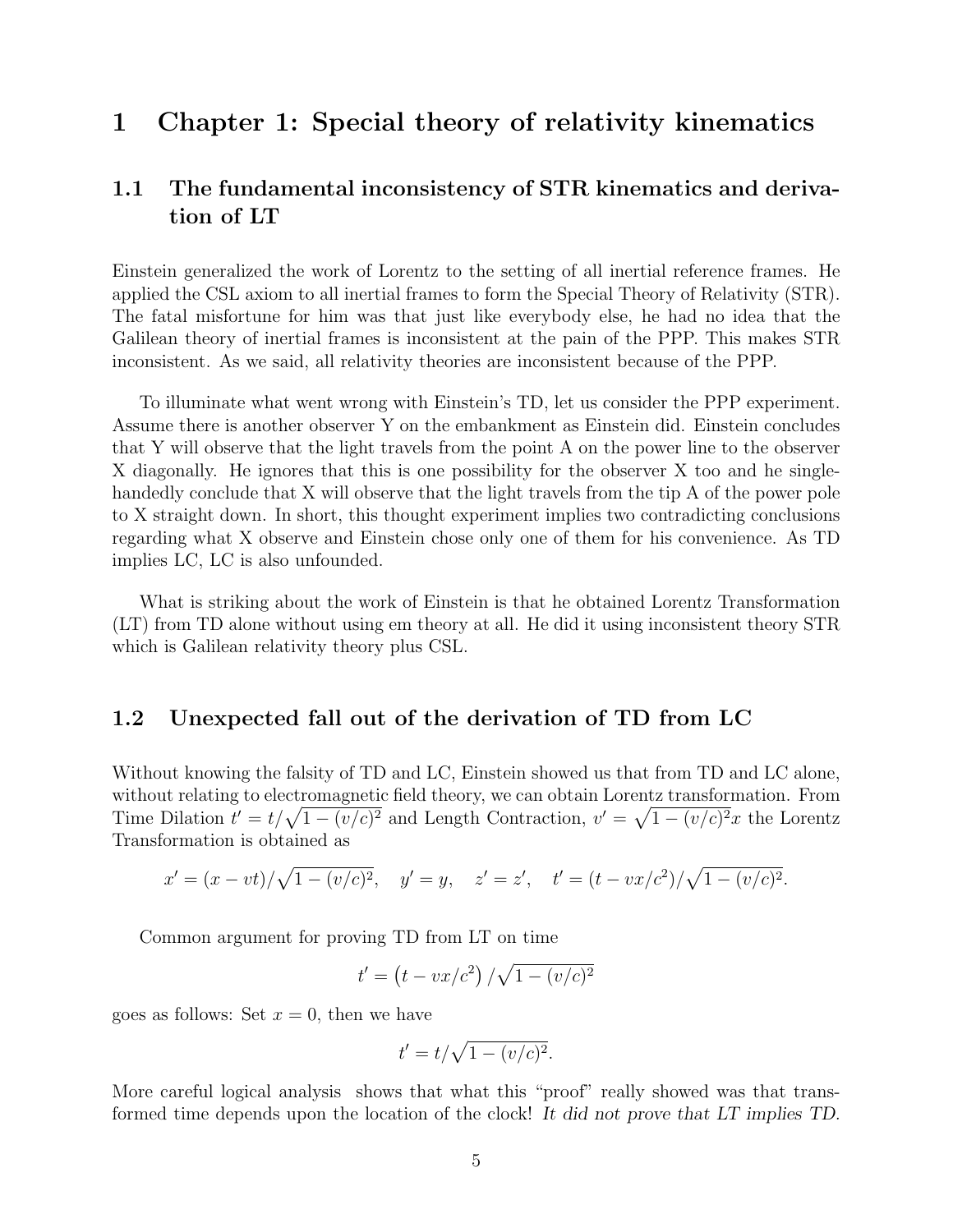Instead, it refuted this claim. To be precise, it showed that when observed at  $x = 0$ , time dilates with the gamma factor. Instead, TD says that observed from anywhere on the xaxis, time dilate with the gamma factor. This is an interesting instance of the same formula means entirely different things depending upon the context it was obtained. This is possible because there is more going on in physics behind mathematical symbol pushing.

Remark 4 This puts us in a delicate situation where we have to question the equivalence between Minkowski's Special Theory of Relativity which does not use TD and LC and Einstein's Special Theory of Relativity which uses them. This further makes us wonder the validity of the current belief that General Theory of Relativity is a generalization of Einstein's Special Theory of Relativity. General Theory of Relativity includes not Einstein's Special Theory of Relativity but Minkowski's Special Theory (tangentially).

#### 1.3 Lorentz transformation v.s. principle of relativity

Despite the "claimed" advantage of conserving wave equations, Lorentz transformation fails to conserve more fundamental the second law and the law of gravitation as we can see in what follows:

$$
F = m \frac{d^2 x}{dt^2} \Longrightarrow F m \frac{d^2}{dt^2} \frac{(x - vt)}{\sqrt{1 - (v/c)^2}} \neq m \frac{d^2 x}{dt^2}.
$$

$$
F = \frac{GmM}{(x_m - x_M)^2} \Longrightarrow F = \frac{GmM}{(\frac{(x_m - vt)}{\sqrt{1 - (v/c)^2}} - \frac{(x_M - vt)}{\sqrt{1 - (v/c)^2}})^2} = \frac{GmM}{(\frac{(x_m - x_M)}{\sqrt{1 - (v/c)^2}})^2} \neq \frac{GmM}{(x_m - x_M)^2}.
$$

This means that Lorentz transformation is not relativistic transformation as it violates the Principle of Relativity.

### 1.4 Is wave equation invariant under the Lorentz transformation?

We can further show that the claimed invariance of wave equations under Lorentz Transformation is false. To make the argument more articulate, let us discuss the issue under a general situations.

$$
\frac{\partial \psi(x',t')}{\partial x} = \frac{\partial \psi(x',t')}{\partial x'} \frac{\partial x'}{\partial x} + \frac{\partial \psi(x',t')}{\partial x'} \frac{\partial t'}{\partial x}
$$
  
\n
$$
= \frac{\partial \psi(x',t')}{\partial x'} \frac{\partial \gamma(x-vt)}{\partial x} + \frac{\partial \psi(x',t')}{\partial x'} \frac{\partial \gamma(t-\frac{vx}{c^2})}{\partial x}
$$
  
\n
$$
= \gamma \frac{\partial \psi(x',t')}{\partial x'} - \frac{\gamma v}{c^2} \frac{\partial \psi(x',t')}{\partial t'}
$$

Similarly

$$
\frac{\partial \psi(x',t')}{\partial t} = -\gamma \frac{\partial \psi(x',t')}{\partial x'} - \gamma \frac{\partial \psi(x',t')}{\partial t'}
$$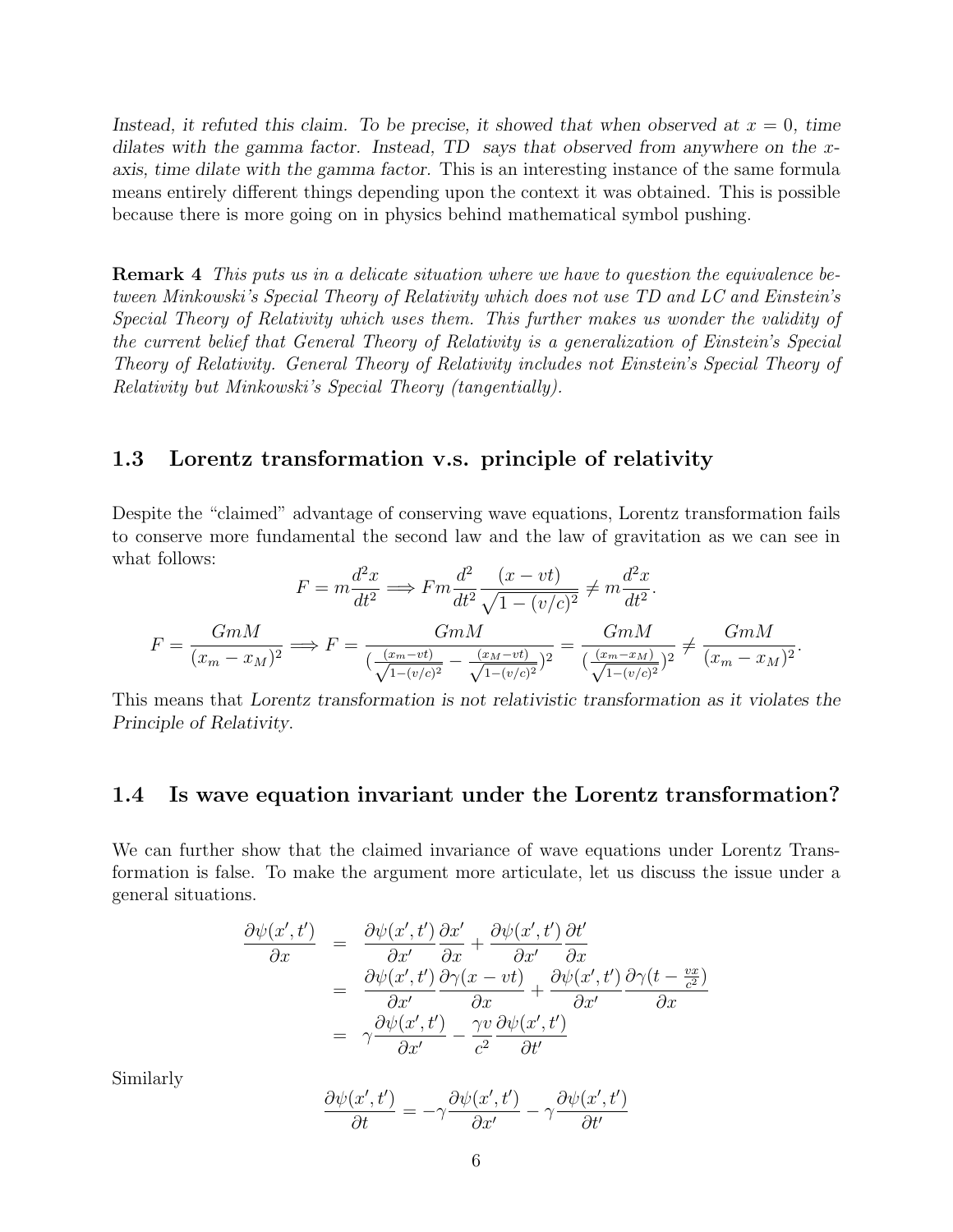$$
\frac{\partial \psi^2(x',t')}{\partial x^2} = \left(\gamma \frac{\partial}{\partial x'} - \frac{\gamma v}{c^2} \frac{\partial}{\partial t'}\right) \left(\gamma \frac{\partial}{\partial x'} - \frac{\gamma v}{c^2} \frac{\partial}{\partial t'}\right) = \gamma^2 \frac{\partial^2}{\partial x'^2} - 2 \frac{\gamma^2 v}{c^2} \frac{\partial^2}{\partial x' \partial t'} + \frac{\gamma^2 v^2}{c^2} \frac{\partial^2}{\partial t'^2}
$$

Similarly

$$
\frac{\partial \psi^2(x',t')}{\partial t^2} = \gamma^2 v^2 \frac{\partial^2}{\partial x'^2} - 2\gamma^2 v \frac{\partial^2}{\partial x' \partial t'} + \gamma^2 \frac{\partial^2}{\partial t'^2}
$$

This is valid only under the condition  $v = c = \omega$ . The second equality comes from that  $\omega$  is the wave speed. The first equation implies that the frame speed is  $c$  which is not possible in Special Theory of Relativity. This means that Einstein's claim that the electromagnetic wave equation is invariant under the Lorentz transformation is invalid. It is a well "understood" fact that there is no reference frame for light at the pain of contradiction. If  $v = \omega$  then the gamma factor becomes undefined and there is no Lorentz transformation for such frame.

#### 1.5 More paradoxes of STR

#### 1.5.1 Deductive paradox

GTR deduces  $c + v = c + v$ . Einstein added the CSL axiom  $c + v = c$  to GTR to form STR kinematics. The outcome is that the STR kinematics prove both CSL and its negation. This is a deductive inconsistency The problem here is that by adding new axiom to an old theory, one can not block any theorem deducible from the old theory. It is called the monotonicity of deduction, a most basic law of formal reasoning.

#### 1.5.2 Speed paradox

Assume A observes that B is moving with constant speed  $v = d/t$  relative to each other, where d and t are classically observed length and time by A. Then B will observe that A is moving with speed  $v = d/dt$  where

$$
dt = d/\sqrt{1 - (v/c)^2}, \qquad t' = t\sqrt{1 - (v/c)^2}.
$$

Then we have  $v \neq v'$ . The problem here is that [speed] is determined by the [length] and [time] as

$$
[speed] = [length]/[time].
$$

So, [speed] can not alter [length] and [time] as in length contraction and time dilation This is to say that STR kinematics violates a most fundamental law of dimensional analysis.

This can be argued in a more ontological way as follows: Assume an object O in the other frame moves inside our frame distance  $d$  in time t. Let A and B be the positions of O at time 0 and  $t$  in out frame respectively. According to the perspective of  $O$ , A and B are moving points. So, O will observe that the distance  $d'$  between A and B is less than  $d$ . Also O will observe that the time interval  $t'$  which took A to be in front of it and B to be in front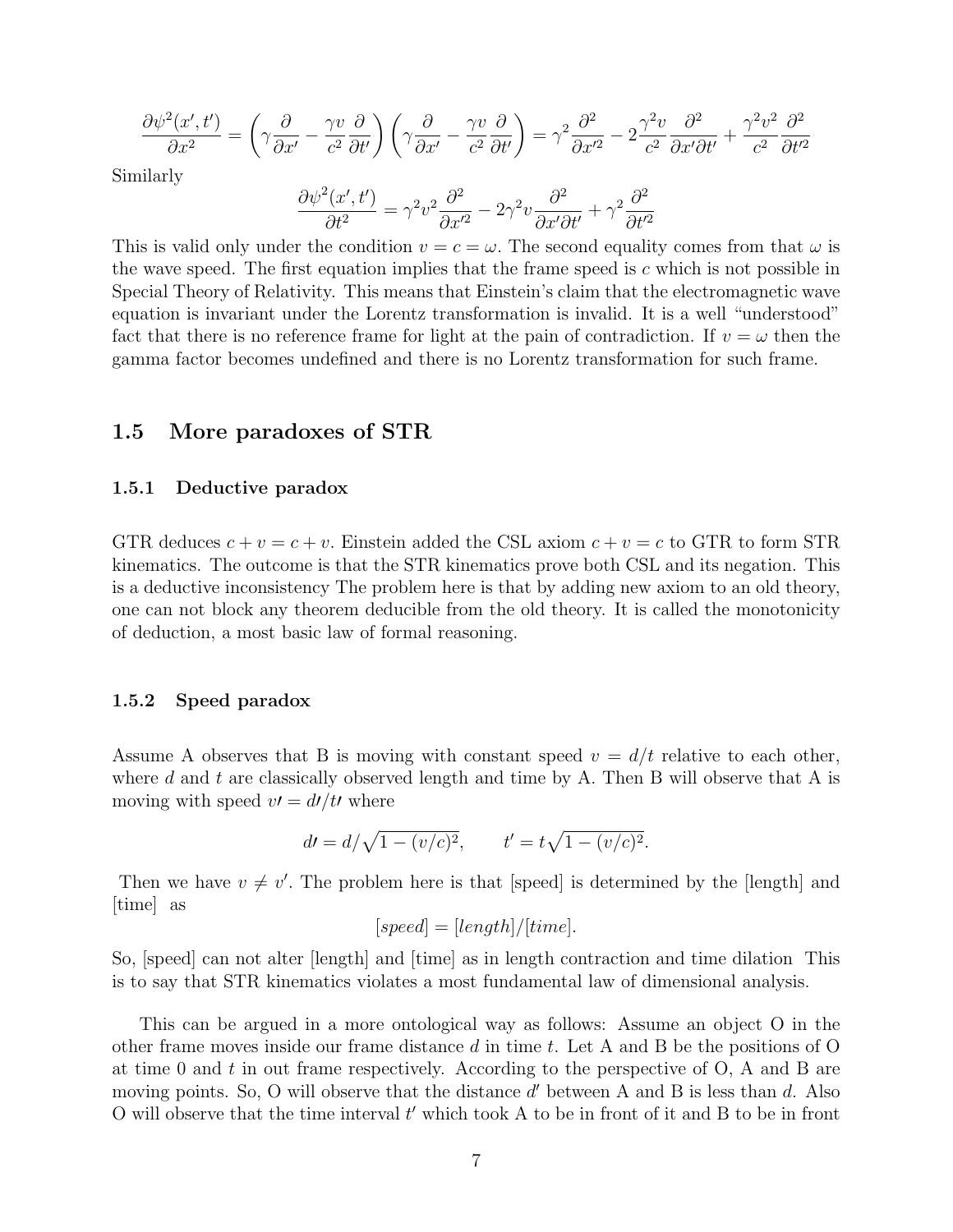of it is more than t. So, O will observe that the speed of our frame is  $d'/t'$  which is not  $d/t$ . This failure means that according to the relativity theory an observer observe the speed of a reference frame as v and as v' such that  $v \neq v'$ .

It is needless to say that this paradox is absolutely fatal for special theory of relativity. There is an expression for this comedy. "Shooting one's own foot." The lesson here is that "time is sacred and we must not mess with it for our own mental health." Violating time seems to be a deeply psychological desire a modern human suffers. When we asked how long it will take to move from now to 50 years ago, contemporary cosmologists suddenly found that they had some important experiments to attend and left.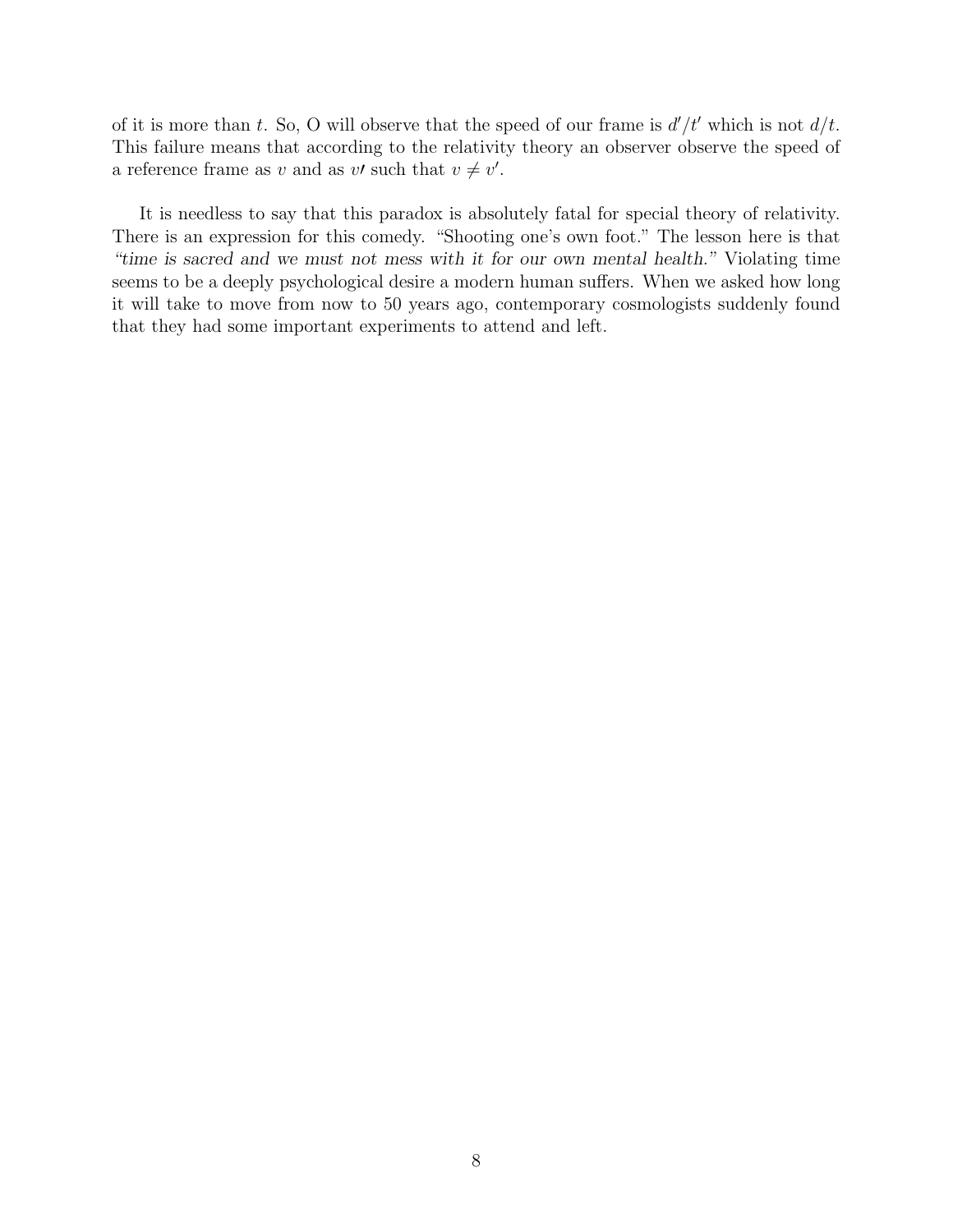# 2 Chapter 2: Special theory of relativity dynamics

### 2.1 Einstein's ambition and its fall out

Putting aside the PPP, Galilean theory of relativity did not consider reference frames which are under acceleration relative to each other. This was because acceleration, through the second law, violates the Principle of Relativity. This kinematics only restriction on relativity theory was too limiting for Einstein. Considering that way before this set back, already at the most basic level of Galilean Theory of Relativity (GTR), relativity concept is inconsistent, Einstein should have abandoned the idea of relativity. Instead, ambitious young Einstein crossed the line and pushed into relativistic dynamics ignoring the inconsistency problem.

#### 2.1.1 Relativistic collision, relativistic mass relativistic momentum and relativistic energy

Einstein's first move towards STR dynamics was to consider "relativistic collision problem". To make sure the conservation of momentum holds for relativistic collision, he defined relativistic mass as follows:

$$
m = m_0/\sqrt{1 - (v/c)^2}
$$

where  $m_0$  is the rest mass and v is the speed of the mass to the observer. From this he obtained the famous relativistic energy formula as follows: The relativistic second law is  $\mathbf{F} = d\mathbf{p}/dt$  where  $\mathbf{p} = m\mathbf{v}$  is the relativistic momentum. Then

$$
dE = \mathbf{F} \cdot d\mathbf{r} = \frac{d(m\mathbf{v})}{dt} \cdot d\mathbf{r} = d(m\mathbf{v}) \cdot \mathbf{v} = dm(\mathbf{v} \cdot \mathbf{v}) + m(d\mathbf{v} \cdot \mathbf{v}).
$$

From this he calculated that  $E = mc^2$ . The mistake here is that Einstein forgot that up to here v is constant. For mathematical sanity, in collision problem, we do not consider accelerated bodies. The moment of impact is excluded from the consideration. So, what we should have here is  $E = 0$  rather. One of the largest casualty of this mistake is the famous and powerful relativistic energy momentum relation

$$
E^2 - c^2 p^2 = m_0^2 c^4.
$$

However, there is no reason to think that the dimension of energy and that of momentum are related. Indeed, energy is not even a physical dimension. It is a modality, it is the "potential" to do [work]. So, [work] is a physical dimension but "energy" is not.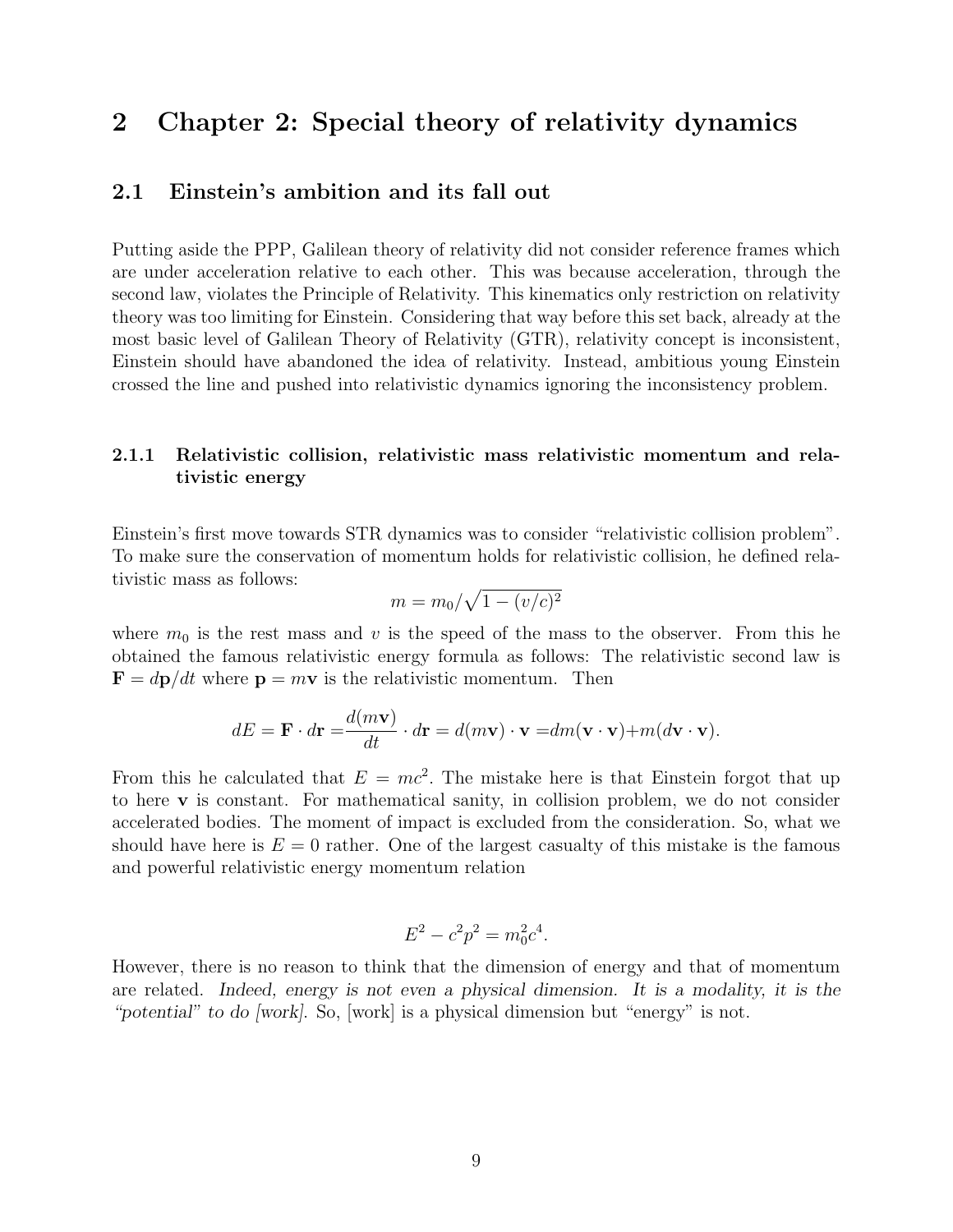#### 2.1.2 Impact on quantum field theory

All of this means the tragic end of the entire 20th century theoretical physics. Einstein correctly said that when his relativistic energy equation  $e = mc^2$  fails, the entire 20th century theoretical physics fails.

Indeed, upon this energy equation the famous Einstein's photon-em wave duality

$$
E = h\nu = pc \t h = h/\lambda
$$

and de Broglie relation are based, paving way to what is called Quantum Mechanics. More seriously as we will discuss later, Gordon-Klein's patch up theory of relativising QM by replacing E and p with quantum operators  $E$  and  $p$  in the energy momentum relation is now invalid. The entire quantum field theory also collapses. The same convention used by Dirac in his QED also is invalid for the same reason.

#### 2.1.3 More contradictions coming from  $e = mc^2$

The Quantum Mechanics which was built upon the Special Theory of Relativity quantized light as em wave and presented what we now call "photon" as the particle dual of light wave. To avoid the famous relativistic formula

$$
e = mc^2 = m_0 c^2 / \sqrt{1 - v^2/c^2}
$$

diverge for photon with  $v = c$ , Einstein assumed that for photon the rest mass  $m_0 = 0$ . This lead to  $e = 0/0$  which Einstein thought can be any number as the linear equation  $0x = 0$ has any number as its solution. This is wrong as  $0x = 0$  does not involve the division by 0 while  $e = 0/0$  involves division by 0 which is impossible. This rather expectedly ends up with the following contradiction:

$$
E = \sqrt{(cp)^2 + (m_0)^2 c^4} = cp = m_0 v c / \sqrt{1 - v c^2} = (0/0) cv = c^2 h \nu = h \nu.
$$

We can derive yet another contradiction:

$$
E = \sqrt{(pv)^2} = \sqrt{c^2 m_0/\sqrt{1 - (v/c)^2}} = \sqrt{0/0} = \sqrt{h\nu} = h\nu = 1.
$$

Without knowing this problem, photons are now introduced as a legitimate particle dual to light wave with rest mass  $0$  and speed  $c$ . What is truly paradoxical is that a particle which never rest now has a rest mass 0. This is what philosophers and logicians call a category error.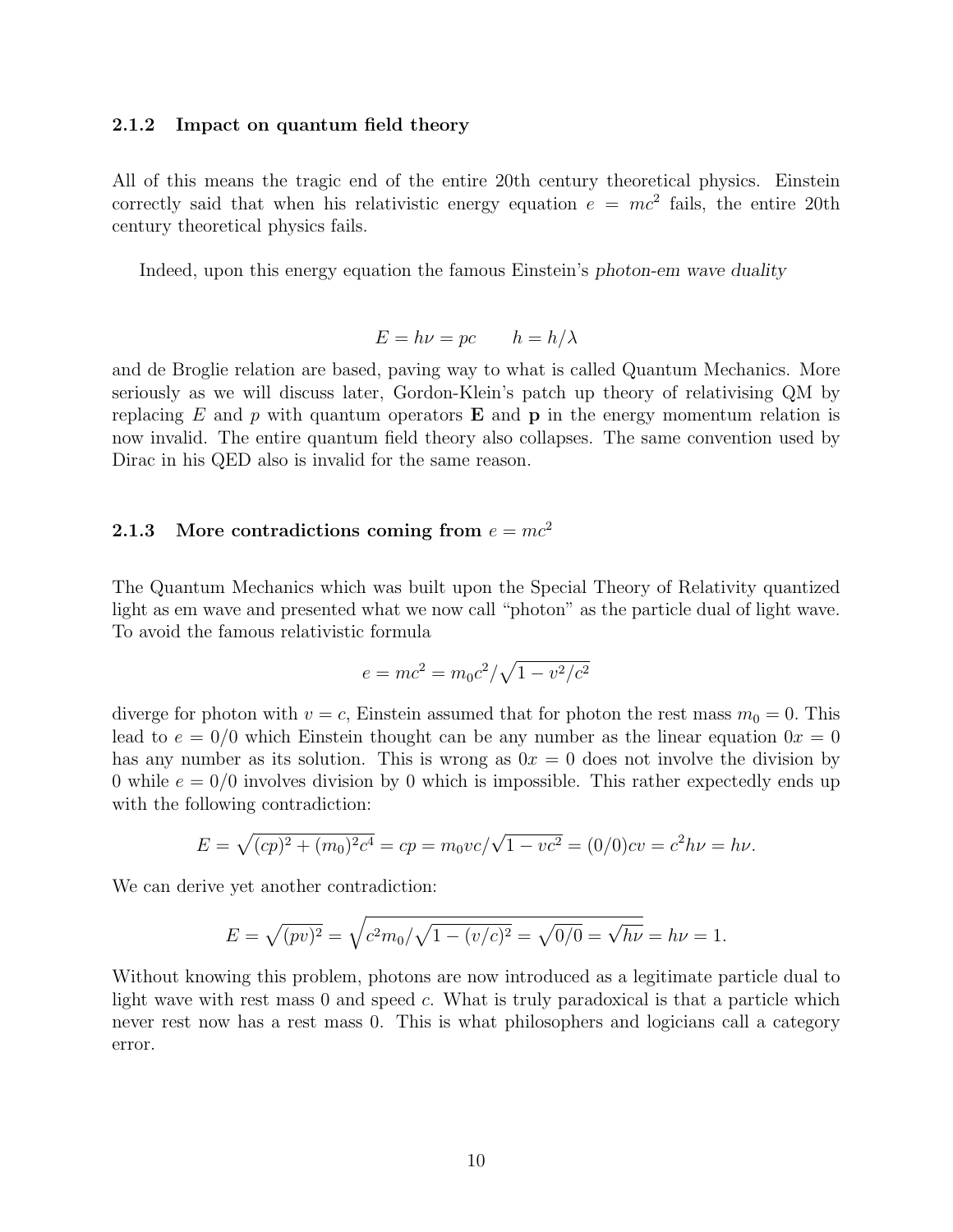# 3 Chapter 3: Minkowski relativity theory?

### 3.1 Conceptual issues

It appears to be that Minkowski's 4D spacetime relativity theory was a serious effort to make these inconsistency problems in Einstein's special theory of relativity "magically" disappear (or hidden) mathematically.

It is a mathematical and logical common sense that when we have an inconsistency problem, it is usually not the matter of errors in formalization. It comes from the deep conceptual issues. We have shown that all confusions we faced in STR of Einstein came from the concept of moving spaces. The issue is simple. As Aristotle said, we can not move even a single point in a geometric space, how can we move the entire space. Newton, as a brilliant Orthodox theologian, knew this problem well and he never touched any point in the geometric space.

For Einstein, the Lorentz transformations are transformations from one inertial 3D frame which are moving inside the other 3D frame with relative speed  $v$  and associated transformation of time. This immediately lead to the flooding of contradictions which we discussed in the forgoing. Most of such paradoxes originate from the PPP which is deeply embedded in the theory of Galilean inertial reference frames upon which Einstein's STR was built. As a logical triviality, inconsistency problems will not disappear by adding one extra axiom of CSL. This is to say that Einstein was also a victim of the error of Galilean relativity theory.

The reason behind Minkowski's "apparent" success is that his theory "appeared" to have little to do with the troubled part of Einstein's STR which is based upon mutually moving 3D reference frames which succumbs to the PPP. Minkowski played a controversial mathematical game which eluded most mathematicians including himself.

Here is "one possible interpretation" of his work as a mathematical physicist. He used only one 4D spacetime as a reference frame (plus time) and from his single reference frame, he "not formally but conceptually" derived two reference frames say F1 and F2. First he placed F1 as the "mother frame" and defined a LT from to itself where  $v$  in the gamma factor is the mutual speed between F1 and F2. In this way he "simulated" F1 and F2 with just F and the LT from F to itself.

But then, it is not clear what is the advantage of this "formalism" over native Galilean theory of relativity. It appears that it had an effect of "covering up" certain fundamental issues with Galilean relativity theory at best and as planned. In effect, Minkowskian relativity theory with Minkowski distance dominated the entire theoretical physics for nearly a century as the "deepest" theoretical foundation of physics which "apparently" evaded the contradiction associated with Einstein's STR.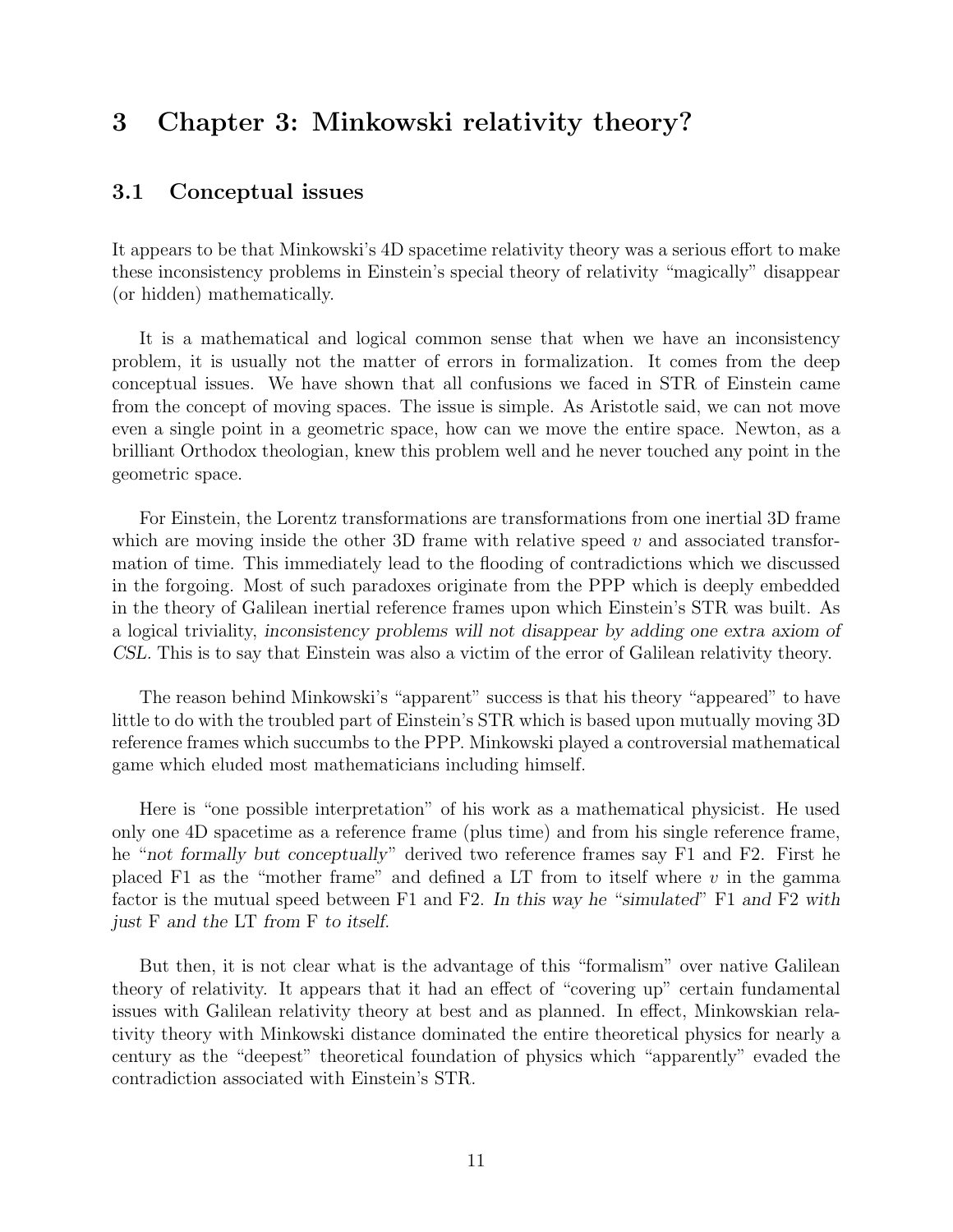What is interesting here however is that this Minkowskian 4D spacetime approach can be adopted to formulate the issue of Fitzgerald contraction (LC) by considering the unique 4D spacetime as the universe and the LT as a representation of a specific observer frame and  $v$ representing the speed of the observer frame inside the universal frame. So, Minkowski's theory integrates the issue of relativity in the setting of electromagnetic field theory. However, all we could do for this new formulation of Einsteinian STR was to hope that the equivalence of LT and (TD,LC) will hold. It is unfortunate that this hope was denied as we have shown in the foregoing.

After all, all of this is an empty discussion as (TD, LC) pair deduce "physical paradoxes". Deducing (TD, LC) from LT simply removes apparent capacity of Minkowski theory to be a consistent alternative to Einstein's relativity theory. Moreover, even if LT did not deduce (TD, LC) and saved itself from inconsistency, we ended up with the question of the relevance of such theory in theoretical physics. Under the standard interpretation of inertial reference framers, as we have discussed LC implies TD.

As Einstein's original SRT is plagued by the inconsistency, the uncertainty of the status of LT in Minkowski's theory seems to be the only "hope" left. Ironically, the apparent discrepancy between LT and (TD, LC) is still giving us some hope.

Unfortunately, the problem here is that we do not know what LT means physically if  $v$  is not relative speed of two reference frames and Minkowski did not define LT using two reference frames. Nevertheless, there is an understandable reason why he did not use two 4D spacetime frames. If we use two then there is not much point in using 4D spacetime. Einstein's theory is easier to handle. In Einstein's theory, 3D space and time are independent and separate. So, technically it is easy to consider a 3D space move inside the other and vice versa. The only problem with this is that this leads to the geometric paradox which killed Einstein's STR. But there is yet another question here. It is mathematically impossible to discuss the motion of 3D space inside the 4D spacetime. All we can do is to express motions in the 3D space as geodesics inside the 4D spacetime. But is this not all we need, is this?

It is not quite clear how theoretical physicists reason. We are sure that this issue gets rather delicate and complex as physicists ought to take the other aspect of physics, namely empiricism, seriously. These issues are absolutely essential to build satisfactory physical theories. We hope that we have shown that there are more to mathematics and philosophy than just a language for physics. An opposite direction warning should also be issued to mathematics community and philosophy community. Main stream mathematicians played a different kind of elitism ignoring physics limiting our own activity to increasingly narrower domain. In the end there seems to be no more substantial challenge left for mathematics. Mathematics is reduced to occasional "success" in solving rather irrelevant "open problems" such as the Fermat last theorem.

We have a mountain of non-technical, extremely challenging deep problems on the border of physics, mathematics and philosophy. Literally nothing has been done.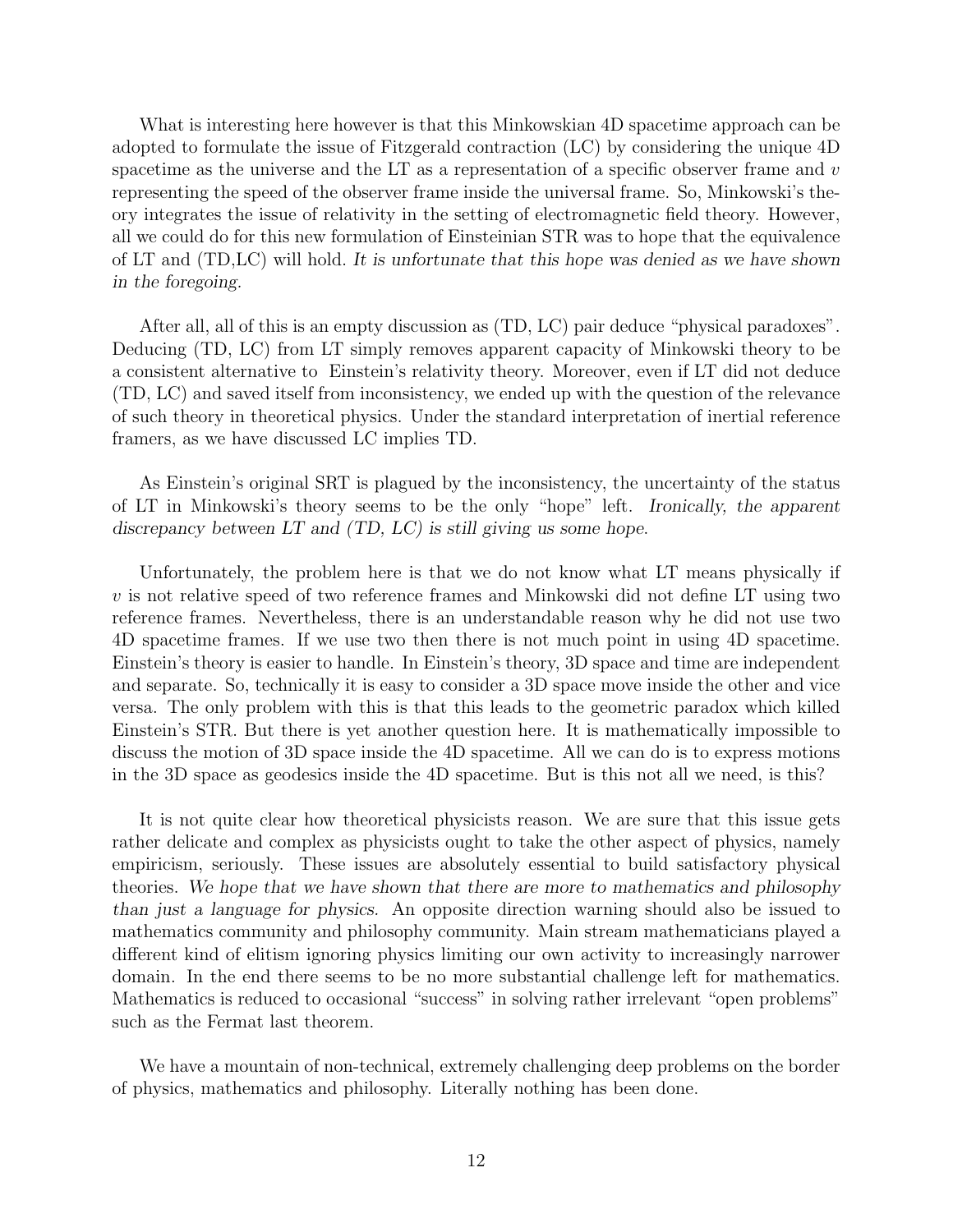### 3.2 Technical issues: Invariance under LT finally

One of the most important contribution of Minkowski was the "metric" on his 4D spacetime. This came from the mathematical argument that his "metric"  $d\tau$  such that

$$
(d\tau)^2 = (dt)^2 - (1/c)((dx)^2 + (dy)^2 + (dz)^2)
$$

is invariant under the LT. It was understandable that Minkowski had to look for such "metric" as LT changes the metric on  $[time]$  and that on  $[length]$  relative to the [speed] v. Luckily he found one. It is not a space metric nor time metric as LT operates upon 4D spacetime. There are some issues:

- 1. This metric does not form a topological metric space over the 4D spacetime and this is totally expected as Minkowski adopted the irregularity inherent in relativity theory that  $[speed] = [length]/[time]$  redefines  $[time]$  and  $[tone]$ , which leads to contradiction. That LT conserves this metric is yet another indication of the highly questionable status of LT.
- 2. This metric could be negative, which makes no sense at all. There is no such thing as distance which is negative. Regardless of the direction of an arrow, the length of the arrow is always positive. However, of course an inconsistent theory can produce any result. This is why such theory is useless.
- 3. Minkowski's metric is appreciated as it defined light cone interpretation. Light cone is formed inside absolute space time. After the introduction of the light corn, thus, relativists stop using relativity theory and just stick to the absolute frame. a very distorted absolute frame.

Mathematically and philosophically what this metric means is an open question. It means "may be" Minkowski relativity theory is consistent but with the cost that it has no relevance to anything including physics at all. After all LT came from TD + LC which is inconsistent. There are more questions than answers.

By the way, there is an interesting thing to ask. The famous equation of Minkowski

$$
(d\tau)^{2} = (dt)^{2} - (1/c)((dx)^{2} + (dy)^{2} + (dz)^{2})
$$

is invariant under the Lorentz transformation. Is it so under the TD and LC? The answer is NO. Proof goes as follows:

$$
dt' = \sqrt{1 - v^2/c^2}dt
$$
  $dx' = dx/\sqrt{1 - v^2/c^2}$   $dy' = dy$   $dz' = dz$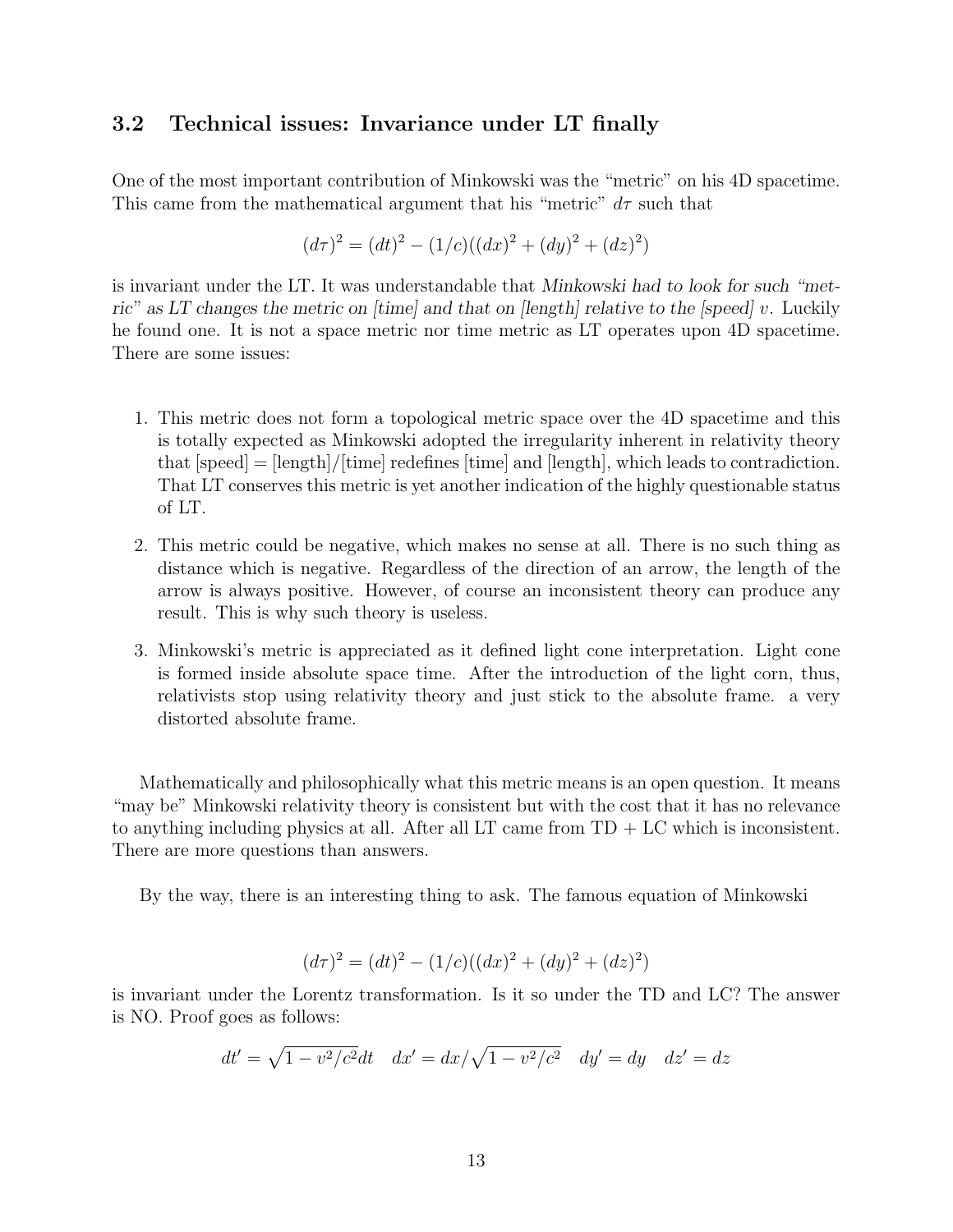Therefore

$$
(dt')^2 - (1/c)((dx')^2 + (dy')^2 + (dz'))
$$
  
=  $(1 - v^2/c^2)(dt)^2 - (1/c)((dx)^2/(1 - v^2/c^2) + (dy)^2 + (dz)^2))$   
\neq  $(dt)^2 - (1/c)((dx)^2 + (dy)^2 + (dz)^2).$ 

This reconfirms that Einstein's STR and Minkowski's STR are different theories. There is no such thing as Minkowski distance in Einstein's STR. There is no light cone either. This is a good news in a sense as the inconsistency of Einstein's STR will not kill Minkowski'd STR. However, as we said many times, nobody knows what Minkowski's STR is and what it is for. There is no "ontology" associated with it. Furthermore we now have to cleanly detach Minkowski's STR from Einstein's STR. It is a lot of work especially because most of popular results in STR came from Einstein's version. This is totally expected as we have no idea what Minkowski was talking about. It is quite certain that he did not know it either. Physicists should learn a lesson from this. Minkowski was an algebraist and physical reality requires a little more than just formal algebra.

**Remark 5** In fact, there is big confusion on this issue among relativists. Most of them think that despite the inconsistency of Einstein's STR, Minkowski's STR does not produce paradoxes and so Einstein's STR also is consistent. When the "occupational hatred of logic" reaches to this point, we have some serious problems.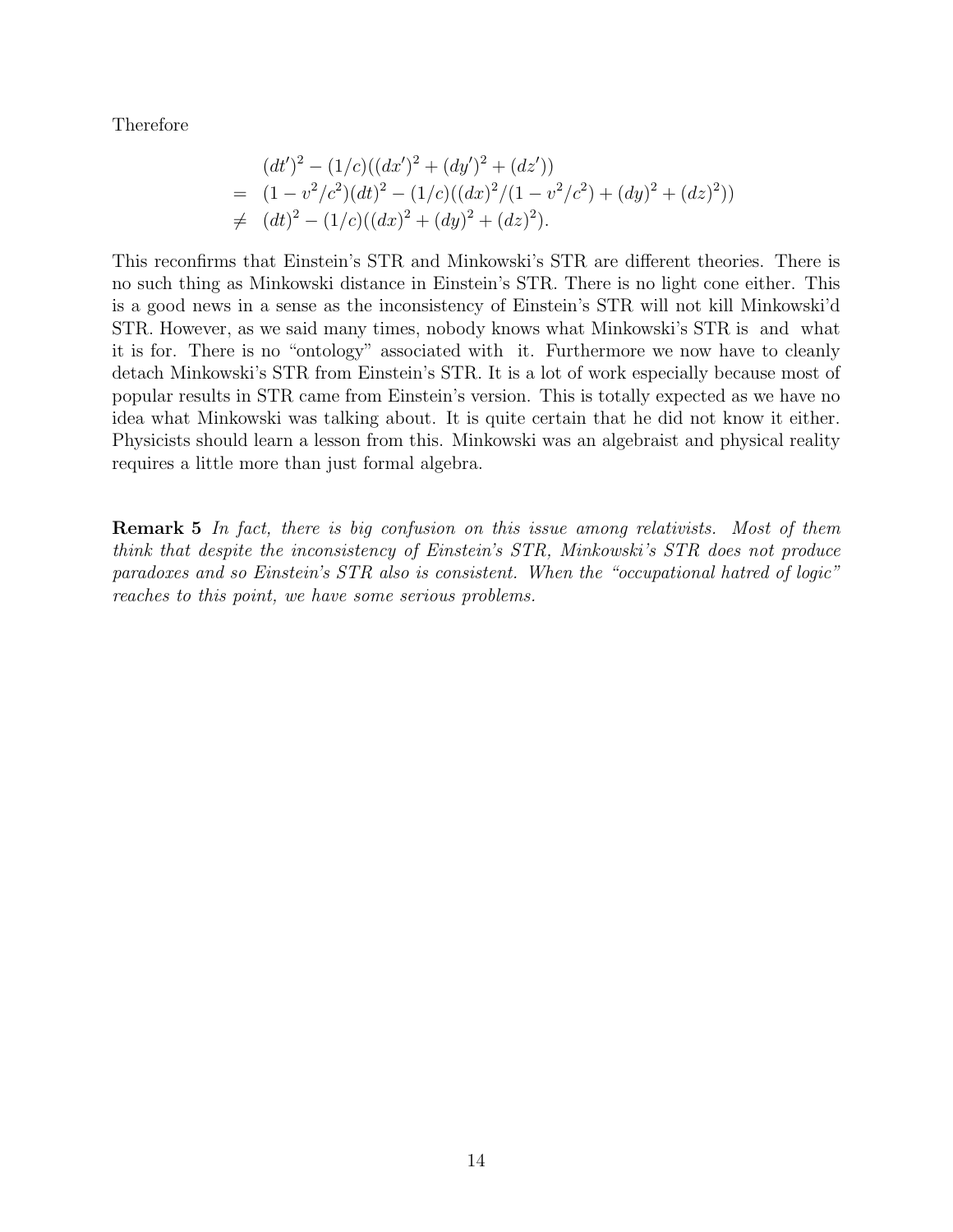# 4 Chapter 4: General Theory of Relativity

Einstein "resolved" the problem of the limitation of STR kinematics by violating the Principle of Relativity, as in the development of the STR dynamics leading the entire theoretical physics to the fallacy of  $e = mc^2$ . His ambition did not stop there. He ventured into a new theory in which accelerating frames can be treated as inertial frames with acceleration induced gravitational field.

### 4.1 Principle of equivalence

Einstein thought that if an accelerating reference frame can be reduced to an inertial frame in which acceleration induces "gravitational field", it is possible to treat accelerating frames as inertial frames inside the Theory of Relativity which rejects reference frames which are under acceleration for a legitimate reason. He called this the Principle of Equivalence. Towards this he proceed as follows:

Assume a spaceship is in inertial motion in our reference frame. Moreover a force accelerates this spaceship with rate  $\alpha$ . A body m in the spaceship experiences a force f which is due to the acceleration of the spaceship which makes the body  $m$  move with an acceleration of rate **a** in the frame of the spaceship. Putting aside what the force **f** is, this means  $\mathbf{f} = m\mathbf{a}$ . Then from our perspective, m in the space ship experiences the acceleration with rate  $\alpha + a$ . So, m will experience  $\mathbf{f} = m(\boldsymbol{\alpha} + \mathbf{a})$ . Therefore,

$$
\mathbf{f} - m\boldsymbol{\alpha} = m\mathbf{a} \tag{IF}
$$

This means that "from our perspective" the acceleration  $\alpha$  on the spaceship induces an "additional" force  $-m\alpha$  on m, which he called "inertial force" upon the mass m and the equation  $(IF)$  yields the force m experiences in the accelerating spaceship. This Einstein called the second law in the accelerating frame of the spaceship. According to Einstein, upon the modification of f to  $f - m\alpha$ , the second law is conserved under the choice of accelerating reference frames.

There are several issues to be considered.

- 1. According to the special theory of relativity, even addition of speeds is not classical addition. One has to use the so called relativistic addition of speeds  $v \oplus v'$ .
- 2. This inertial force is also closely bound up with the issue of "fictitious force" on a mass inside an orbiting object. Fictitious force means a "force in fiction", not reality. The reason why we have a problem with the fictitious force for an orbiting spaceship is because orbiting spaceship is under centripetal acceleration. It is not an inertial frame.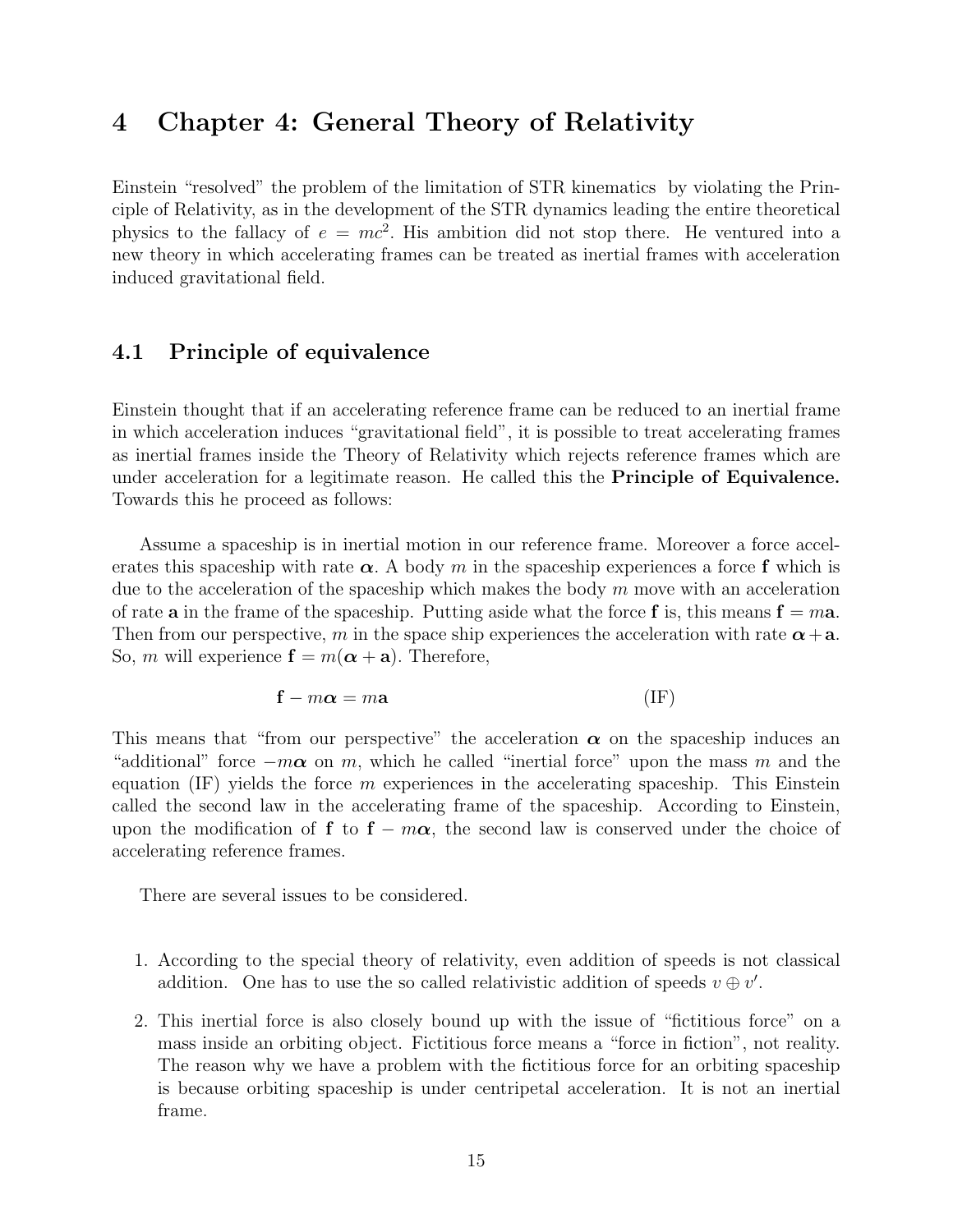- 3. This fictitious force is the creation of the "relativistic interpretation of the second law of Newton". This law can be interpreted in two ways. First, when force f is applied to a mass m, it accelerates the mass with the rate  $\mathbf{a} = \mathbf{f}/m$ . Second, when m is accelerating with rate  $a$ , a "fictitious force"  $f$  appears. Ontologically the second interpretation is invalid as the term "fictitious" indicates. When we consider the case of an accelerating train, it is clear. Assume a stationary train accelerates then a passenger in the train will feel that he is pushed back (against the direction of the train's acceleration). This is simply because he tries to stay where he is in the train due to the First Law of Newton. If he can see the outside which is not moving he will see that it is not him but the train which is moving under the force.
- 4. Now it is clear that the problem of inertial force (fictitious force) is caused by the relativistic interpretation which is faulty of the second law of Newton. This is to say that the second law is not "relativistic", further confirming that the "ideology" of relativism as par Galileo and Einstein is untenable. It now is not only the third law but also the second law is violated by the relativism.
- 5. It also is important to notice that the fictitious force violates the third law of Newton.

### 4.2 Violating the point mass assumption

Even more fundamental issue here is considering the spaceship (or train). In the theory of dynamics as Newton made it clear, all physical bodies must be point mass as Newton rightly said. There is no such thing as "a mass  $m$  inside a space ship" for this reason. In dynamics, there is no such thing as "space ship". This kind of opportunistic undisciplined thinking typical of physics (not natural philosophy) as an antithesis to logicism.

Therefore, "a body attached firmly to the wall of a spaceship" does not exist in the theory of dynamics. Any compromise of this principle will wreck dynamics. This is because when we consider the dynamics of the space ship it is just a point mass and there is no "inside" of it to which this extra mass is to be attached. Moreover, the concept of a mass attached to inside of a spaceship is a gigantic complexity in dynamics. Even if we very reluctantly allow space ships, according to the law of inertia without force exerted, a mass will continue constant speed motion in a frame. So, what force is supposed to be exerted upon this body "inside" the spaceship"? Does this firmly attached mass move inside the space ship?

The usual response is that we experience such force even if we are firmly attached to the inside wall. This again is a typical failure to be articulate in the situational analysis. Our body is not just a solid. Our body is beyond the category of physical objects. Our body has incredibly complex internal system for feel. This is why we feel such pressure. So, "our body" is not the issue of dynamics. Materialistic simple-mindedness is sticking its ugly head.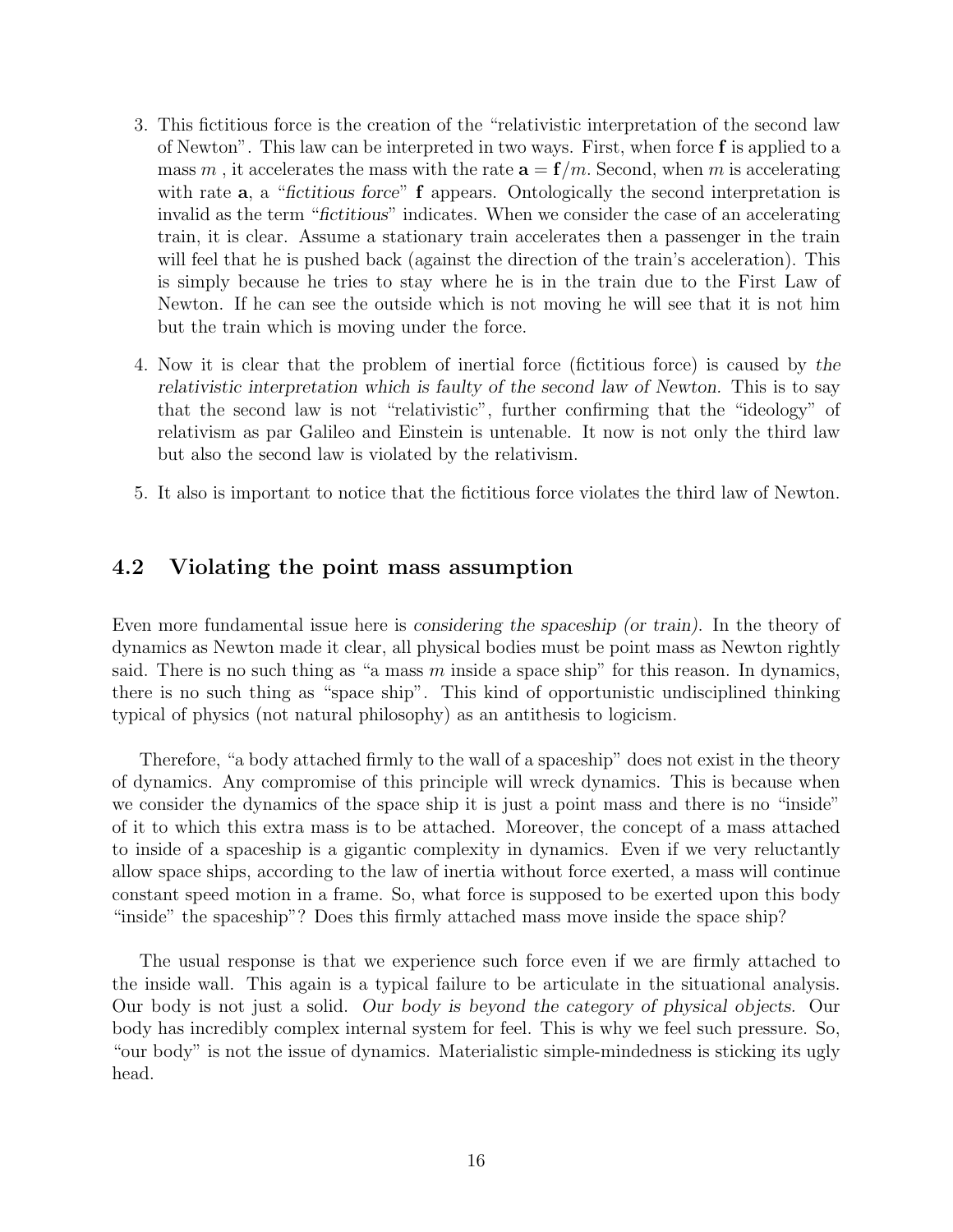The most fundamental reason why Newton reduced all moving mass to point masses is purely mathematical and conceptual. Newton correctly observed that. Without the assumption that a physical body as a point object with size of geometric point, we can not define motion mathematically. Moreover, for dynamics, we have yet another important reason to reduce a mass to a point mass; it is because force is a vector, a pointed entity. So, the only entity to which we can exert a force is a point object (mass).

### 4.3 Acceleration induced gravitational field

There are some more issues to be discussed regarding the "gravitational field" Einstein introduced to a "space which is under acceleration". The concept of any force field, in general, violates the action reaction law, in turn violate the Principle of Relativity. Moreover, the gravitational field Einstein introduced to an accelerating space is a force field which has no source for the gravitational forces spreading all over the space. This is yet another violation of the Third Law in a different sense.

More seriously, the "force field", whatever it may be, which Einstein introduced to "the frame under acceleration" is not gravitational at all. Gravitational fields are to be the modal representation of the effect of gravitational force created by Newton's law of gravity. So, it is not a uniform field. The "well expected" response that near the surface of the earth the gravitational field is "almost" uniform is not acceptable in precise science such as theoretical physics which is to reveal the truth about the universe.

It appears that this idea of associating "acceleration" with "gravitational force" (beyond the connection as par acceleration-force as in the Second Law) seems to have come from the old idea of "aether" by Desecrates. Desecrates wrongly considered the spaceship which contains an object which is under acceleration and identified the fictitious (inertial) force with gravitational force. As the name "fictitious force" clearly indicates such force is just an imaginary force which in fact does not exist. It is not that the acceleration exerts such force but as the object in the accelerating frame is not a part of the frame (space ship) it appears that everything in the spaceship moves with acceleration relative to the object. It is not a real force. It is a fictitious force.

#### 4.4 Red shift and energy issue

Einstein assumed a laboratory which is free falling under the gravitational force. Assume we emit a light beam upward from the floor of to the ceiling. Due to the acceleration, by the time the light reaches the ceiling, the ceiling is moving faster than the source on the floor was when the light beam left it. In other words, the receiver at the ceiling is approaching the source (where it was when light left). Therefore we should expect that blue shift due to the Doppler effect. Therefore the observer in the lab notice the blue shift. This will make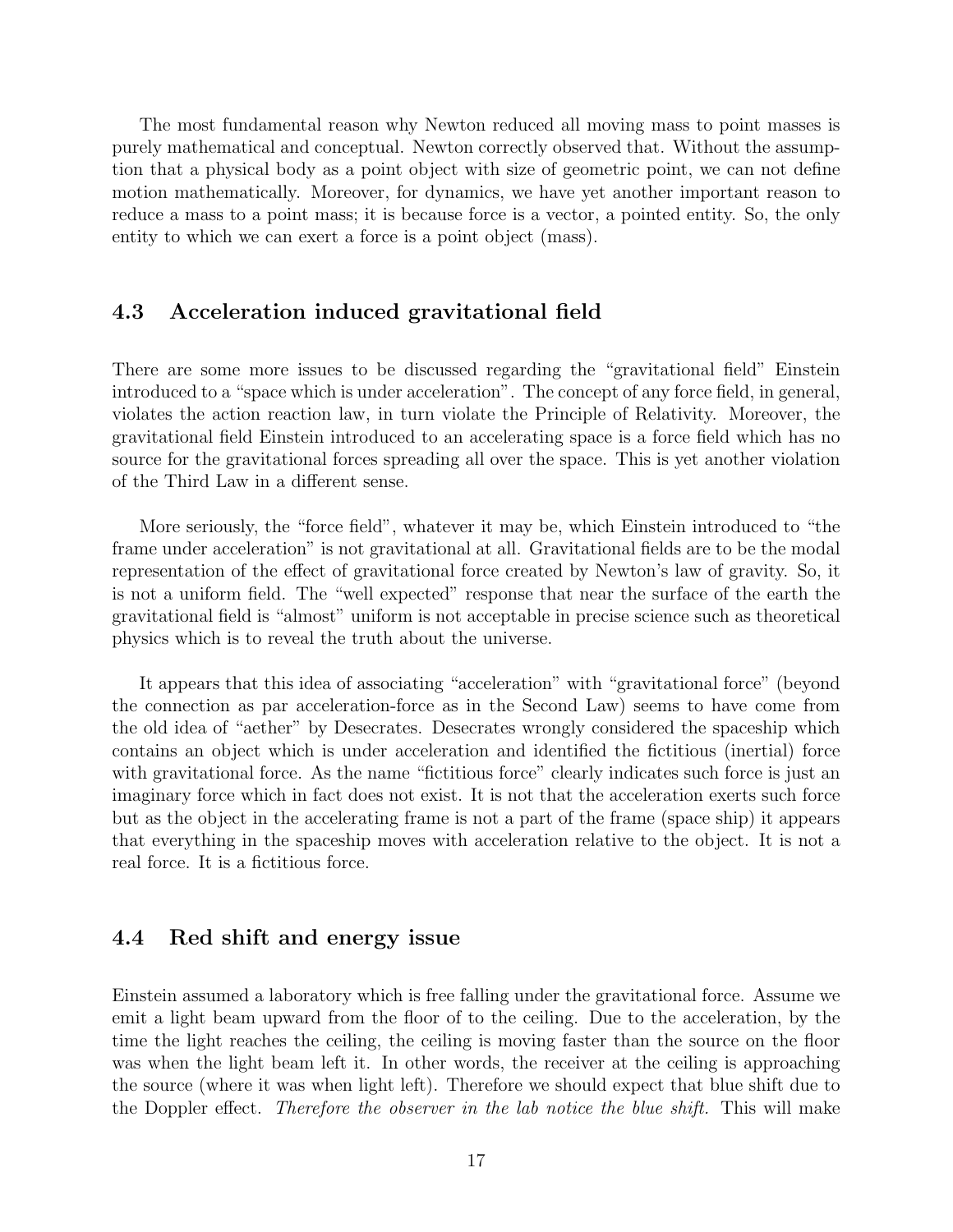this observer notice the downward acceleration. This contradicts the Equivalence Principle which says that thee free falling body will not notice its free falling. So, Einstein postulated that there must be a red shift due to the light moving upwards against the gravitational force to compensate this blue shift. Unfortunately, it is not the observer in the lab who sees that the ceiling is moving towards the floor. It is an observer outside of the falling lab who will see that the ceiling is falling towards where the floor used to be. So, the observer inside the lab will not observe the blue shift. This is how Einstein obtained the red shift effect.

The situation is rather complex and we have to consider many elements involved in this apparently simple thought experiment. This is an instance of the confusion coming from the ambiguity that a rest point in a frame F1 is also a moving point in the in a referenced frame F2 which is moving relative to F1. The problem which haunted Special Theory of Relativity as the "power pole power line paradox" in the context of Time Dilation and Length Contraction came back to haunt General Theory of Relativity, in the context of accelerating frames this time. As inertial frames and accelerating frames are both moving frames, the same problem hits both of them. So the Equivalence Principle which is to reduce an accelerating frame to an "inertial frame" with induced gravitational frame has no capability to avoid this fatal contradiction.

Moreover, the connection between Relativistic Dynamics and General Theory of Relativity is not clear at all. Are they equivalent? Both of them are supposed to be the relativity theory of dynamics dealing with more than relativistic kinematics which is known as the Special Theory of Relativity. We know the former is inconsistent as it violates the no accelerating frame restriction badly needed to avoid the contradiction against the third law of dynamics which is an absolutely essential assumption for any dynamics.

Putting aside this problem associated with the inconsistency of the Relativistic Dynamics, we have some more lessons we can learn from using inconsistent theories such as Special Theory of Relativity, Relativistic Dynamics and General Theory of Relativity. Neither Special Theory of Relativity nor Relativistic Dynamics can handle energy, we have left out the question of what about General Theory of Relativity. So, what about the General Theory of Relativity based upon the Equivalence Principle? Unfortunately the answer is negative. As we have discussed at the beginning of this section, the Special Theory of Relativity claims that the addition of speed should not be  $v + v'$  but  $v \oplus v'$ . This contradicts the second law of dynamics.

All of this clearly suggests that Newton's dynamics is a theory of dynamics in the absolute frame only. Relativity is introduced not in the way Galileo and Einstein did in their relativity theory. Relative motions are defined as the difference of two absolute motions. All attempts to relativize Newton's dynamics failed rather expectedly.

#### 4.5 Centre of masses in general relativity theory

As discussed above, when we represent a constant speed motion in 3D Euclidean space as its graph, it becomes a straight line in the 4D space-time. If the motion is accelerating , then the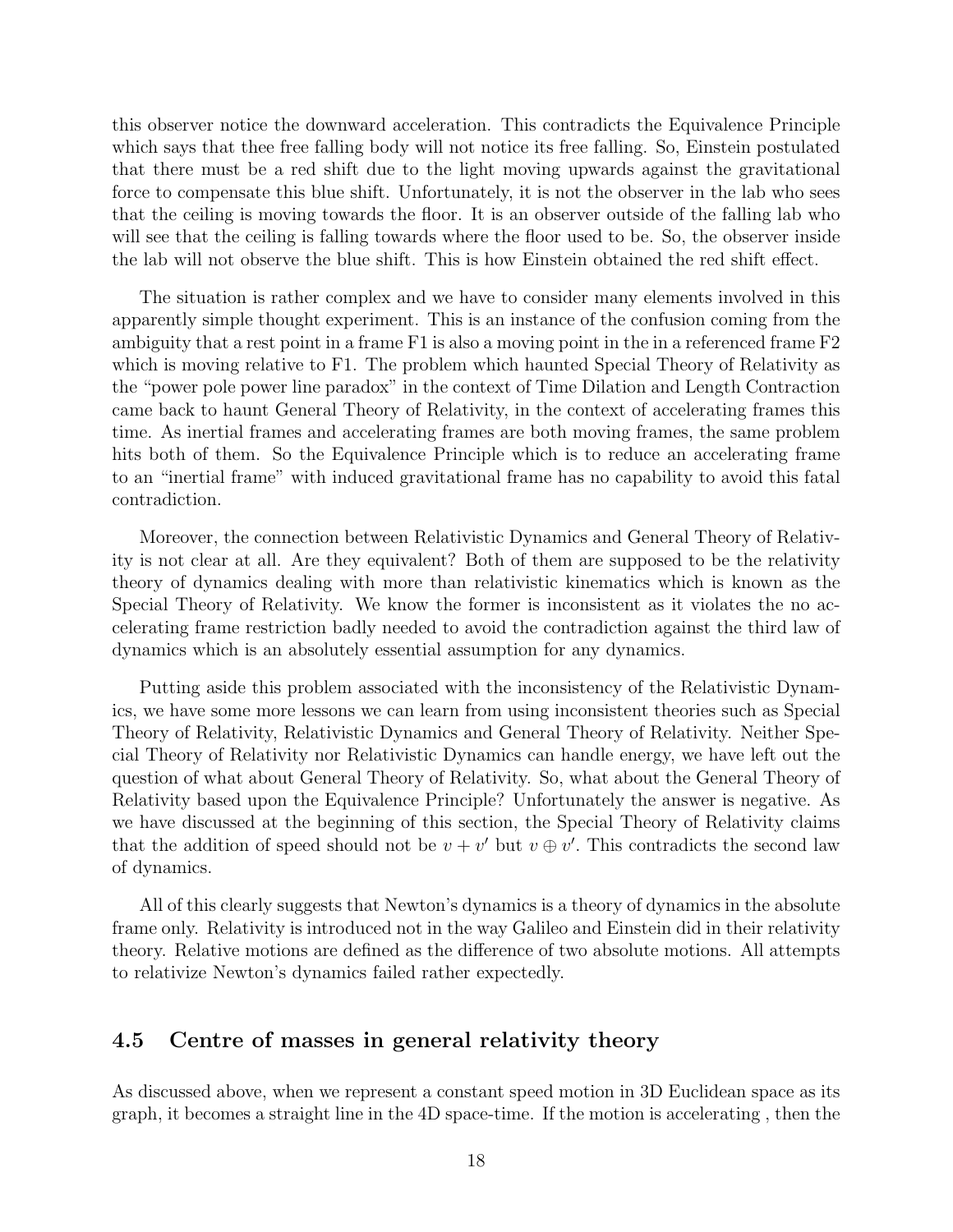graph becomes a curved line in the 4D space-time. Einstein represented gravitational force field which will cause accelerating motions as the 4D space-time manifold so that all motions caused by the gravitational field will appear as straight lines (geodesics) in the manifold. Applying this idea to gravitational fields created by the system of masses, Einstein obtained the so called Gravitational Field Theory. In this theory the spacial distribution of masses determines the 4D space-time manifold representing all possible "motions".

According to the classical dynamics, when we have a system of masses in a space, the mutual gravitational pull make them converge to a single point called the centre of gravity. It is curious to know how this process of convergence is dealt with in the Gravitational Field Theory of Einstein. This question is asking the capacity of this theory to express dynamic process.

#### 4.6 Light bend

Einstein studied the rest mass 0 photon under constant acceleration. He considered a photon moving with speed c in the x-direction while it is in a frame which is under acceleration  $a$ in the y-direction. So, we have

$$
x' = ct \t y' = -(at^2)/2.....(1)
$$

If  $\theta$  is the angle made by a tangent of the light ray to the x-axis, we have

$$
tan(\theta) = -ax'/c^2,
$$

and we can assume that  $\theta$  is very small. So we have

$$
\theta \doteq -ax'/c^2.....(2)
$$

But the GTR predicts otherwise, i.e.

$$
\theta = -(3a/2c^2)x'^2.....(3)
$$

Eddington experimentally "proved" that the GTR's prediction (3) is correct.

It is clear that all of this uses nothing but the kinematic concept of acceleration and in kinematics there is no concept of mass. Putting aside the issue of inconsistency coming from the assumption of the mass 0 point mass as discussed in 2.1.3, the concept of photon belongs to dynamics. Photon is a point mass of mass 0. Having no mass and having mass 0 are entirely different category. The problem with considering a point object whose mass is 0 is that the second law fails for the mass 0 point object. So, it makes no sense to say that the light (trajectory of photon) bends due to the gravitational force of sun. So, Einstein's argument here "diverted" this difficulty by replacing the "gravitational force upon mass 0 photon" with the "reference frame of photon accelerated by sun's gravitation". It is truly astounding that this even worse confusion was never detected till now. The reference frame